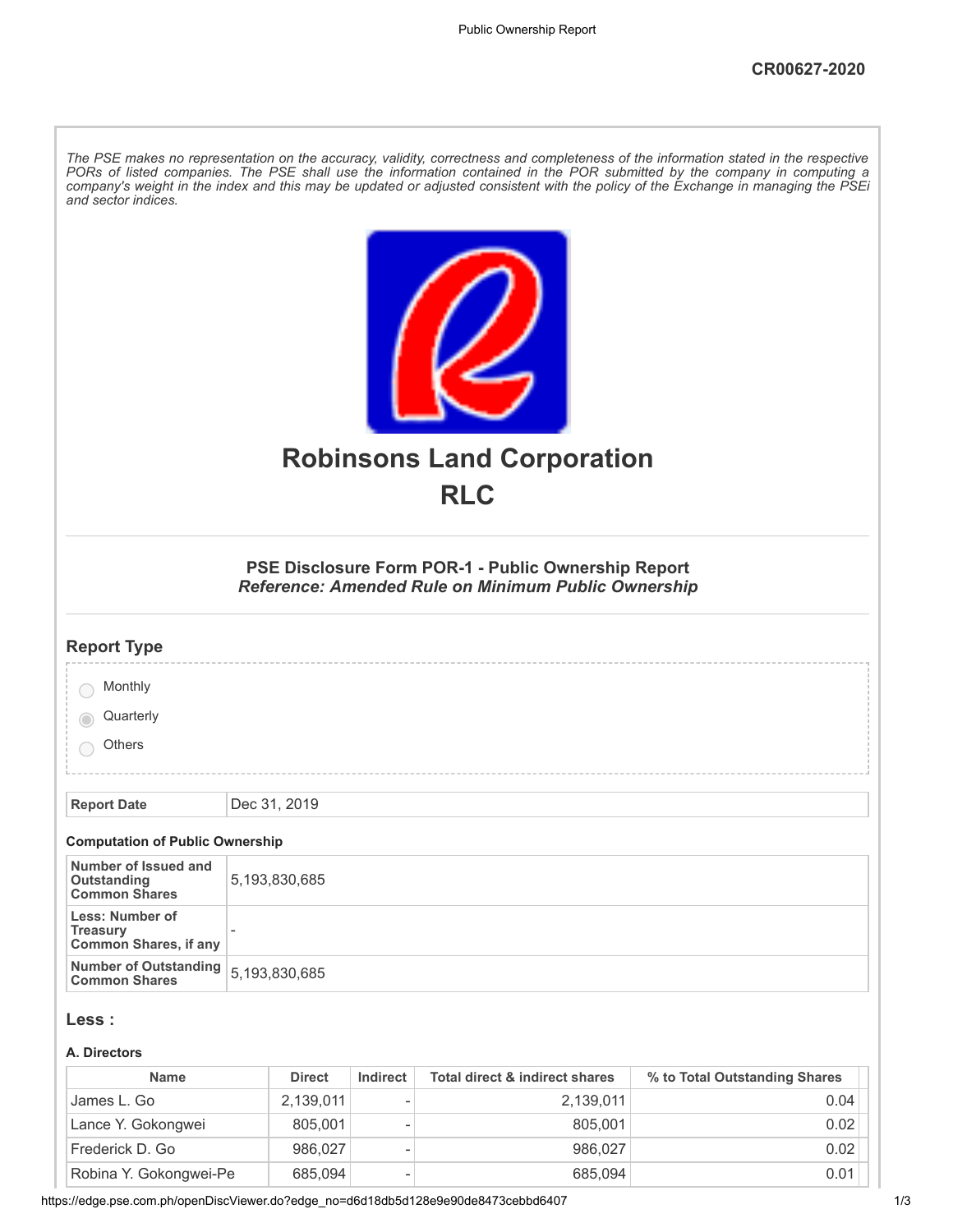#### Public Ownership Report

| Patrick Henry C. Go       | 10,000    | 10,000    |      |
|---------------------------|-----------|-----------|------|
| Johnson Robert G. Go, Jr. |           |           |      |
| Artemio V. Panganiban     | 31,718    | 31,718    |      |
| Roberto F. De Ocampo      |           |           |      |
| Emmanuel C. Rojas, Jr.    | 901       | 901       |      |
| Omar Byron T. Mier        |           |           |      |
|                           | 4,657,755 | 4,657,755 | 0.09 |

# **B. Officers**

| <b>Name</b>                          | <b>Direct</b> | Indirect | Total direct & indirect shares | % to Total Outstanding Shares |
|--------------------------------------|---------------|----------|--------------------------------|-------------------------------|
| Faraday D. Go                        | 0             |          | O                              | O                             |
| Kerwin Max S. Tan                    | 0             |          | 0                              | 0                             |
| Henry L. Yap                         | 114,182       |          | 114,182                        | 0                             |
| Arlene G. Magtibay                   | 0             |          | $\mathbf{0}$                   | 0                             |
| Arthur Gindap                        | 25,373        |          | 25,373                         | O                             |
| Ma. Socorro Isabelle V. Aragon-Gobio | 0             |          | 0                              | 0                             |
| Corazon L. Ang Ley                   | $\Omega$      |          | $\Omega$                       | 0                             |
| Bach Johann M. Sebastian             | 0             |          | 0                              | 0                             |
| Anna Katrina C. De Leon              | 0             |          | 0                              | 0                             |
| Emmanuel C. Arce                     | 0             |          | 0                              | O                             |
| Constantino C. Felipe                | 0             |          | 0                              | 0                             |
| Catalina M. Sanchez                  | 0             |          | $\Omega$                       | 0                             |
| Ernesto B. Aquino                    | 0             |          | $\mathbf{0}$                   | 0                             |
| Sylvia B. Hernandez                  | 0             |          | 0                              | 0                             |
| Joanna N. Laiz                       | 0             |          | 0                              | O                             |
| Rosalinda F. Rivera                  | 0             |          | 0                              | 0                             |
| Arlene M. Denzon                     | 0             |          | 0                              | 0                             |
| Jericho Go                           | 0             |          | 0                              | 0                             |
| Jonathan Paul P. Balboa              | O             |          | O                              | O                             |
|                                      | 139,555       | 0        | 139,555                        | 0                             |

# **C. Principal/Substantial Stockholders**

| <b>Name</b>              | <b>Direct</b> | Indirect | Total direct & indirect shares | % to Total Outstanding Shares |
|--------------------------|---------------|----------|--------------------------------|-------------------------------|
| JG Summit Holdings, Inc. | 3,166,806,886 |          | 3,166,806,886                  | 60.97                         |
|                          | 3.166.806.886 |          | 3,166,806,886                  | 60.97                         |

# **D. Affiliates**

| <b>Name</b> | <b>Direct</b> | Indirect | Total direct & indirect shares | % to Total Outstanding Shares |
|-------------|---------------|----------|--------------------------------|-------------------------------|
|             |               |          |                                |                               |
|             |               |          |                                |                               |

# **E. Government**

| <b>Name</b> | Direct | Indirect | Total direct & indirect shares | % to Total Outstanding Shares |
|-------------|--------|----------|--------------------------------|-------------------------------|
|             |        |          |                                |                               |
|             |        |          |                                |                               |

### **F. Banks**

| <b>Name</b> | <b>Direct</b> | Total direct & indirect shares | % to Total Outstanding Shares |  |
|-------------|---------------|--------------------------------|-------------------------------|--|
|             |               |                                |                               |  |